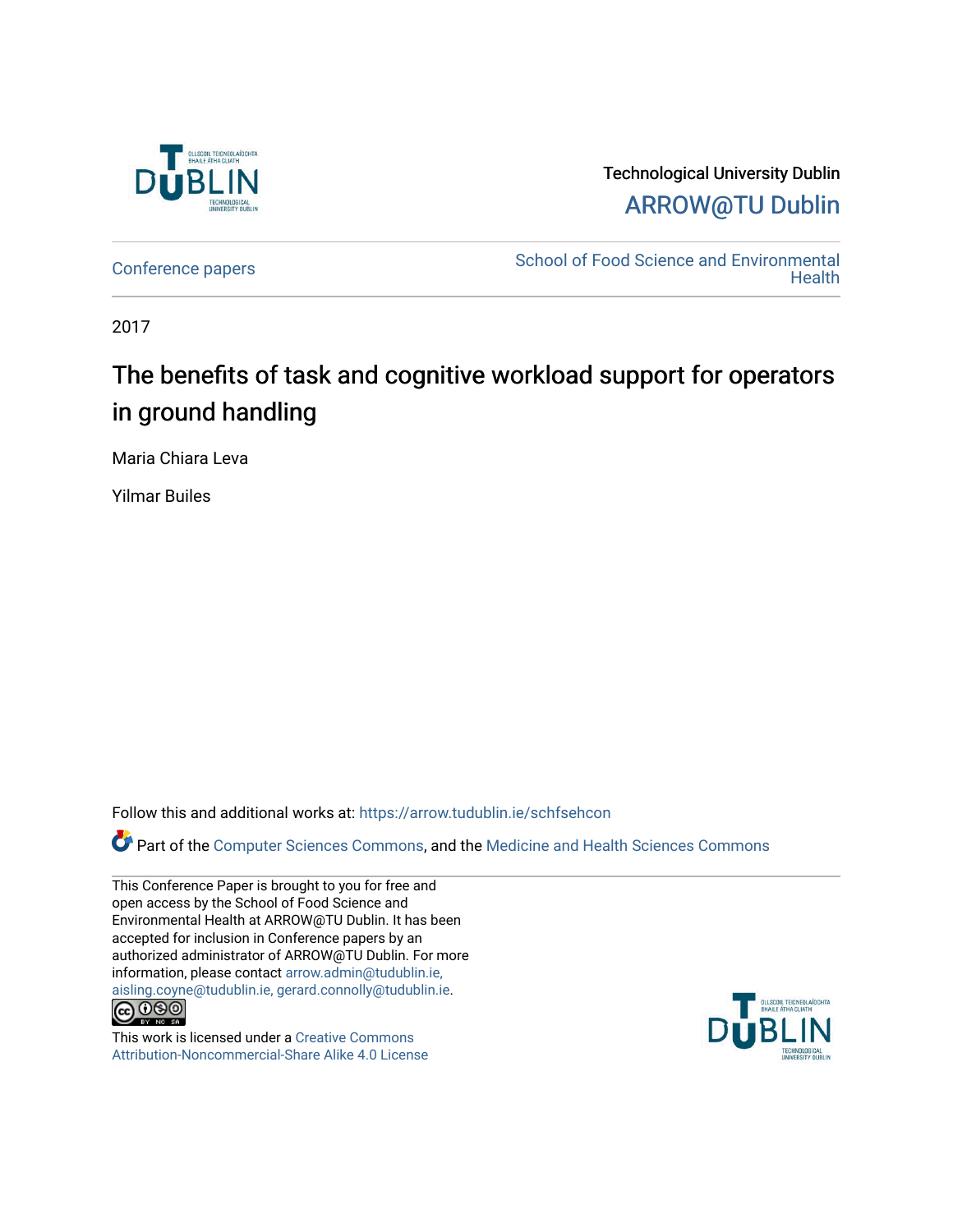See discussions, stats, and author profiles for this publication at: [https://www.researchgate.net/publication/318145384](https://www.researchgate.net/publication/318145384_The_Benefits_of_Task_and_Cognitive_Workload_Support_for_Operators_in_Ground_Handling?enrichId=rgreq-5754ba6e6373fd2a58fb66f28a07889e-XXX&enrichSource=Y292ZXJQYWdlOzMxODE0NTM4NDtBUzo3Njk3ODg2NDk0MjI4NDhAMTU2MDU0MzMyNDEzMw%3D%3D&el=1_x_2&_esc=publicationCoverPdf)

## [The Benefits of Task and Cognitive Workload Support for Operators in Ground](https://www.researchgate.net/publication/318145384_The_Benefits_of_Task_and_Cognitive_Workload_Support_for_Operators_in_Ground_Handling?enrichId=rgreq-5754ba6e6373fd2a58fb66f28a07889e-XXX&enrichSource=Y292ZXJQYWdlOzMxODE0NTM4NDtBUzo3Njk3ODg2NDk0MjI4NDhAMTU2MDU0MzMyNDEzMw%3D%3D&el=1_x_3&_esc=publicationCoverPdf) Handling

READS 125

**Conference Paper** in Communications in Computer and Information Science · June 2017 DOI: 10.1007/978-3-319-61061-0\_15

| <b>CITATION</b><br>1  |  |  |
|-----------------------|--|--|
| 2 authors, including: |  |  |

[Maria Chiara Leva](https://www.researchgate.net/profile/Maria-Leva?enrichId=rgreq-5754ba6e6373fd2a58fb66f28a07889e-XXX&enrichSource=Y292ZXJQYWdlOzMxODE0NTM4NDtBUzo3Njk3ODg2NDk0MjI4NDhAMTU2MDU0MzMyNDEzMw%3D%3D&el=1_x_5&_esc=publicationCoverPdf) [Technological University Dublin - City Campus](https://www.researchgate.net/institution/Technological-University-Dublin-City-Campus?enrichId=rgreq-5754ba6e6373fd2a58fb66f28a07889e-XXX&enrichSource=Y292ZXJQYWdlOzMxODE0NTM4NDtBUzo3Njk3ODg2NDk0MjI4NDhAMTU2MDU0MzMyNDEzMw%3D%3D&el=1_x_6&_esc=publicationCoverPdf) **113** PUBLICATIONS **535** CITATIONS

[SEE PROFILE](https://www.researchgate.net/profile/Maria-Leva?enrichId=rgreq-5754ba6e6373fd2a58fb66f28a07889e-XXX&enrichSource=Y292ZXJQYWdlOzMxODE0NTM4NDtBUzo3Njk3ODg2NDk0MjI4NDhAMTU2MDU0MzMyNDEzMw%3D%3D&el=1_x_7&_esc=publicationCoverPdf)

#### **Some of the authors of this publication are also working on these related projects:**

Tosca: Total Safety Management for safety critical activities [View project](https://www.researchgate.net/project/Tosca-Total-Safety-Management-for-safety-critical-activities?enrichId=rgreq-5754ba6e6373fd2a58fb66f28a07889e-XXX&enrichSource=Y292ZXJQYWdlOzMxODE0NTM4NDtBUzo3Njk3ODg2NDk0MjI4NDhAMTU2MDU0MzMyNDEzMw%3D%3D&el=1_x_9&_esc=publicationCoverPdf)

DIAMOND: Revealing actionable knowledge from data for more inclusive and efficient transport systems (https://diamond-project.eu) [View project](https://www.researchgate.net/project/DIAMOND-Revealing-actionable-knowledge-from-data-for-more-inclusive-and-efficient-transport-systems-https-diamond-projecteu?enrichId=rgreq-5754ba6e6373fd2a58fb66f28a07889e-XXX&enrichSource=Y292ZXJQYWdlOzMxODE0NTM4NDtBUzo3Njk3ODg2NDk0MjI4NDhAMTU2MDU0MzMyNDEzMw%3D%3D&el=1_x_9&_esc=publicationCoverPdf)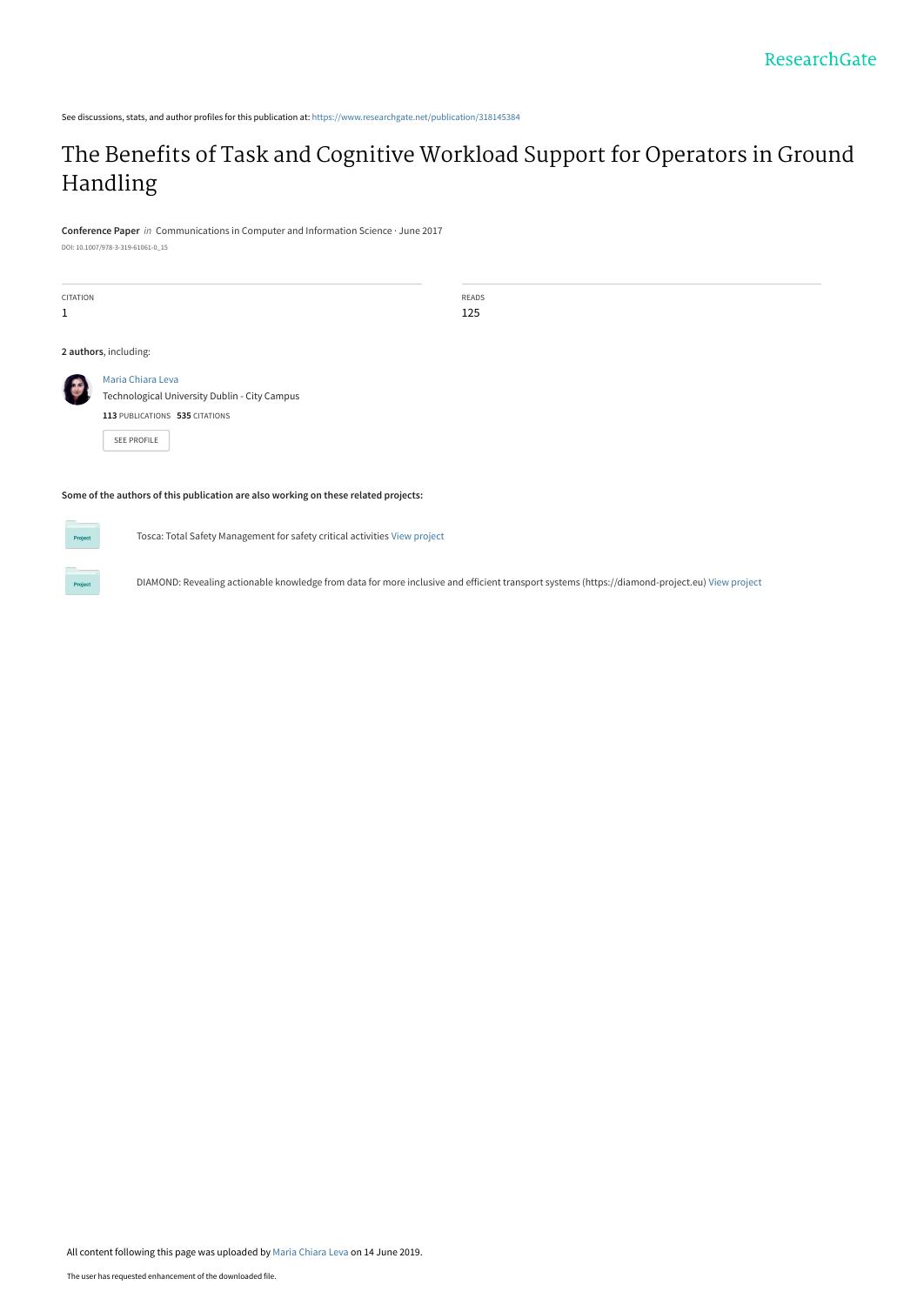## **THE BENEFITS OF TASK AND COGNITIVE WORKLOAD SUPPORT FOR OPERATORS IN GROUND HANDLING**

#### $M$ . C. Leva<sup>1</sup>, Y. Builes<sup>2</sup>,

<sup>1</sup> Dublin Institute of Technology School of Environmental Science Dublin Ireland. <sup>2</sup> Tosca Solutions ltd, The Tower, Trinity Technology & Enterprise Centre, Pearse Street, Dublin, Ireland

**Abstract.** The scope of the present work is to report an action research project applied to the relationship of task and cognitive workload support on one of the most important aspects of an airport: ground handling. At the beginning of the project workload management was not in the scope of work but as the project progressed and preliminary results and feedback were gained the researcher came to realize that some form of workload management support was also achieved as a by-product. The present paper is an attempt to account for what was achieved and how. Safe and efficient ground handling during departure and arrival of an aircraft requires coordinated responsibilities amongst qualified operators collaborating together simultaneously in a time constrained environment. The context is one of medium-high workload due to the number of activities covered in a short time, such as: passenger, baggage and cargo handling, aircraft loading, the provision and use of ground support equipment, etc. This paper presents the introduction of a tool aimed at performance monitoring and task support and discusses how the use of it can play a key role in the adequate management of workload by operators in Ground Handling. The core elements of the tool under analysis are electronic checklist and digitized shift handover, and it aims at highlighting how they have impacted performance, reducing operational and human related issues.

**Keywords:** Performance Management, Safety Management, Cognitive Workload, Task Support, electronic Checklist, Shift Handover, Aviation.

## **1 Introduction: Ground Operations and Human Workload**

-

In aviation, ground operations is the aspect that deals with the airport handling procedures ensuring passengers and baggage are safely on board the aircraft prior to departure [1]. Safe and efficient ground handling during departure and arrival of an aircraft requires coordinated responsibilities amongst qualified persons at the same time, which generates heavy workload due to the high number of activities covered in a short time, such as: passenger, baggage and cargo handling, aircraft loading and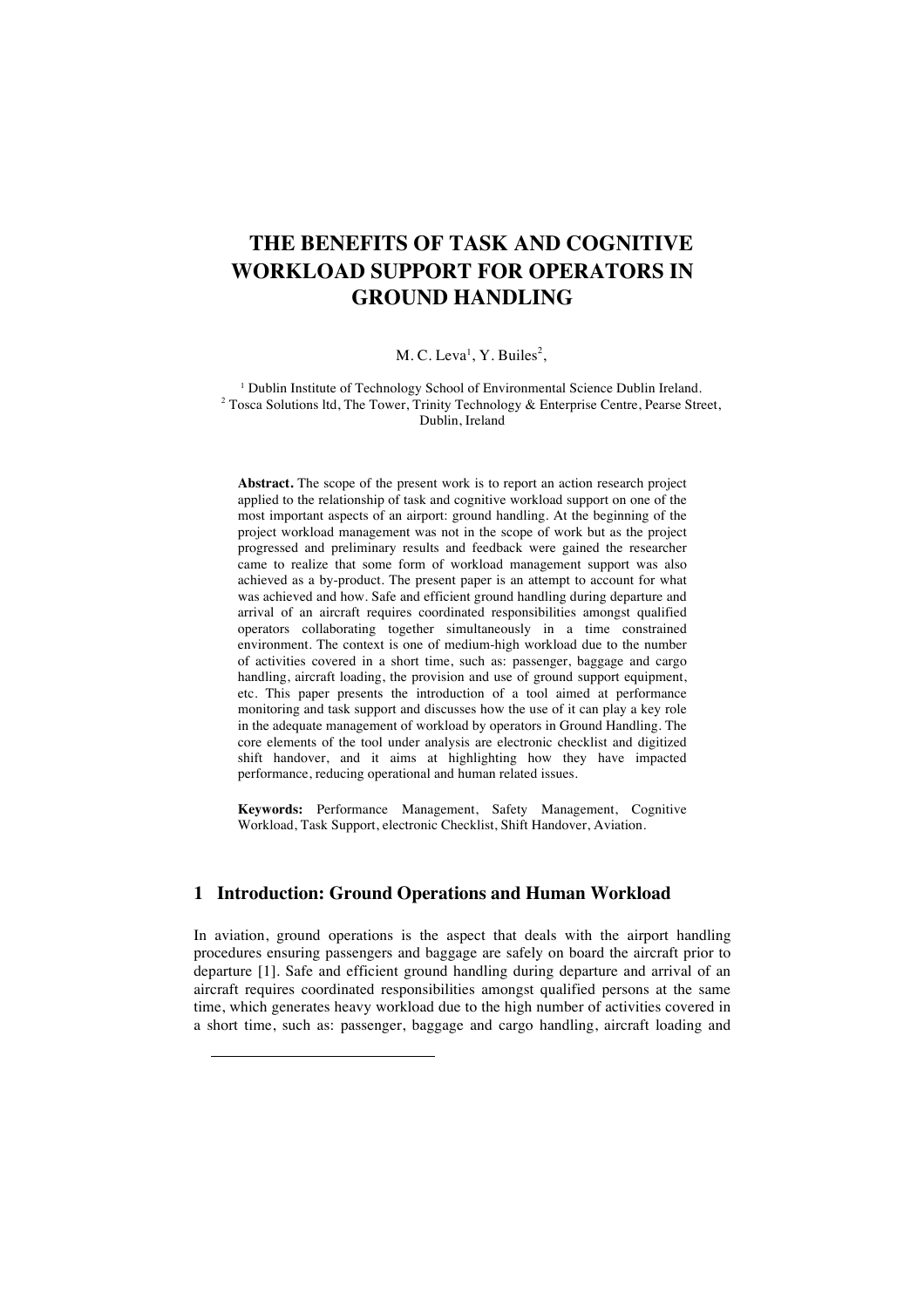handling, baggage preparation for loading and weight and balance sheet, use of ground support equipment, etc. [1]

The effects of task demands on human performance are increasingly under the spotlight, as the move towards automation has shifted the nature of human work from working with the body to working more with the mind. Furthermore the increased responsibilities transferred to complex technological tools along with more complex procedures have imposed more demands on operators [2]. Instead of physical endurance and strength, sustained attention and problem solving skills have become more important [3]. This element is relevant for ground operations together with the observed effect of how physically demanding work that is performed simultaneously with a cognitive task can influence mental workload by weakening mental processing or decreasing performance [4]. In this context the aim of this paper is to explore the benefits of a web based application developed as a form of task support in ground handling tasks. Specifically the initiative introduced in a regional airport the use of an electronic checklist and shift handover as key element in fostering a safer and more efficient work environment. The digitization of daily electronic checklist and support systems for the shift handover which list the operations of the "turnaround" to be performed for each aircraft, and other maintenance activities required for equipment and/or infrastructure (e.g. runway inspections) was a platform able to provide the opportunity to collect real time performance and reporting on day to day anomalies and issues that was not available before. The tool has been used for two years and in this study we collected feedback from front line personnel and management on what were the perceived impacts the tool had on performance. At the beginning of the project workload management was in fact not in the scope of work but as the project progressed and preliminary results and feedback was gained the researcher came to realize that some form of workload management support was also achieved as a byproduct. The present paper is an attempt to account for what was achieved and how.

#### **1.1 Cognitive Workload and Task Support**

A comprehensive definition of cognitive workload is "an amount of mental resources required to perform a specific task or sequence of tasks in a given environment" [5]. Excessive cognitive workload is generated when the satisfactory performance of a task demands from the operator more resources than are available at any given time [6].

A task can become complex after simple manipulations, for example, increasing the number of elements, changing the number of decisions required to complete an action, or the display duration as these changes can influence attention, effectiveness, and the time needed to complete a task [7].

The assignment of additional tasks to a worker has been one of the workload manipulations most commonly done even when the individual is already performing a complex task. The use of executive control processes becomes essential to guarantee the successful performance of multiple concurrent tasks [8].

The successful execution of several tasks simultaneously is more vulnerable as the workload increases. The workload is shouldered by the cognitive capability known as 'executive functions'. Executive functions are necessary for goal-directed behavior, as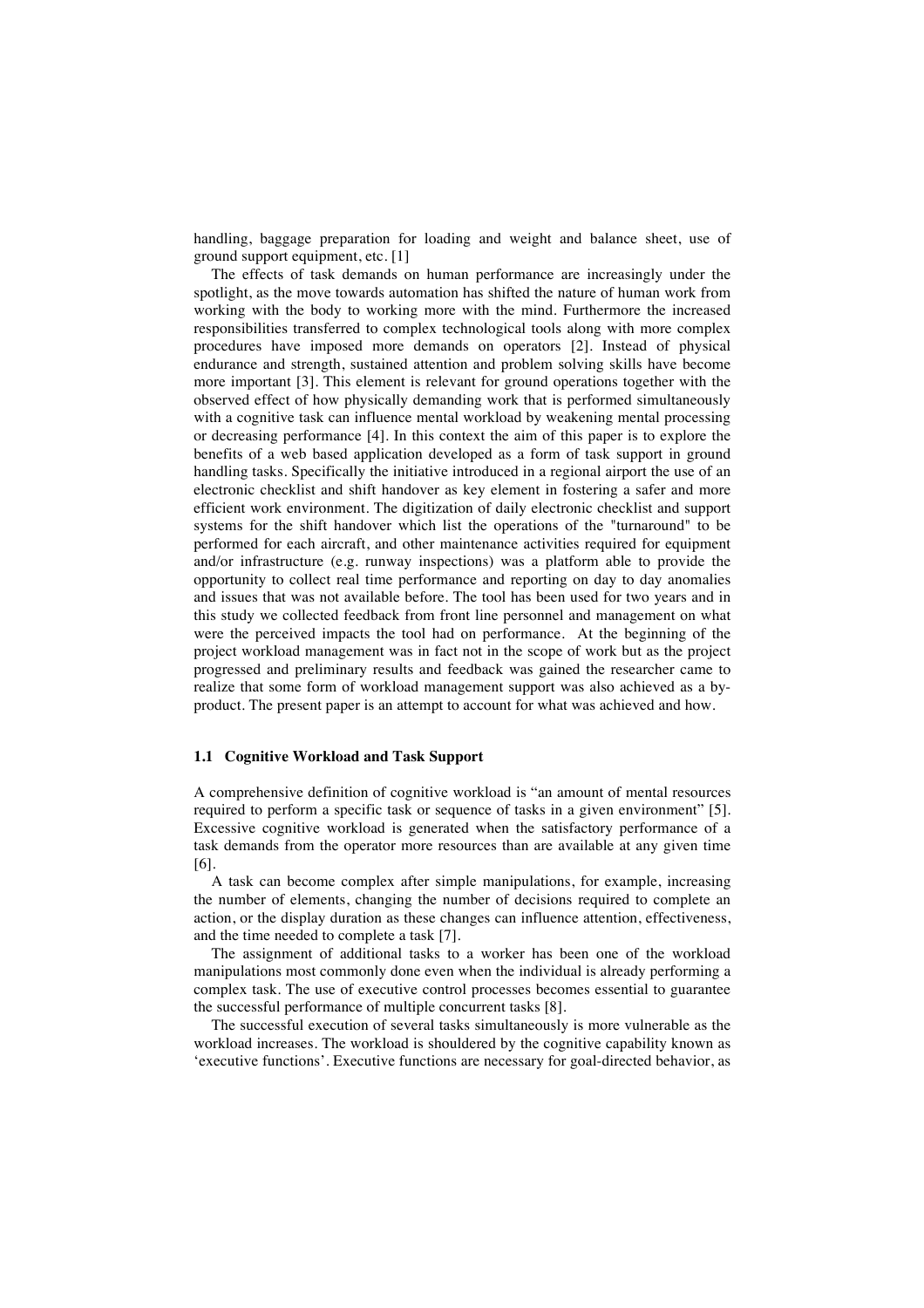they include the ability to initiate and stop actions, to monitor and change behaviors, to plan future actions when faced with new situations [8]. A task support in this sense can be one able to sustain some of the executive functions such as working memory (that has to do with the capacity to hold and manipulate information "on-line" in real time) and sequencing (the ability to break down complex actions into manageable units and prioritize them).

To do so a necessary cornerstone is a clear task description. Task analysis in this sense is a necessary requirement to the design of task support. A proper acquisition of relevant information about a task in a safety-critical environment is the foundation of every sound human factor analysis. More and more studies have highlighted that this critical first step of the analysis cannot be neglected as it needs to provide the design stage with structured information about the tasks and contexts to be addressed, particularly when there are relevant time constraints during workload. This step of the study was carried out using a tool previously developed to support data collection and able to provide a structure for the interviews with the workers based on a simultaneous graphical representation of the task. It was used as a common means of communication between the technical personnel involved in the interviews & the human factors practitioners involved in the action research. This was aimed at supporting a common understanding of the tasks, their main objectives, challenges and criticalities whilst performing the actual task description [9]. The task analysis lead to the development of revised check lists for the key turnaround tasks and to the inclusion of shift handover provisions for the other activities not covered by checklists and not related to flight turnaround time. The checklists were used as a real time sign off for the tasks and delivered task support as they reminded key steps in detail and gave the possibility to report quickly any possible anomalies or issues in carrying out the tasks. Furthermore the shift handover page was designed to give the possibility to allocate tasks outside peak time, check status quickly and report once again issues as they arise. The information is managed by back office and feedback can be provided through the same dashboard where the shift handover occurs. We will discuss in the following paragraph the rationale for these very simple choices and their current outcomes

### **2 Electronic checklist and shift handover: their role for task support & workload management**

The National Transportation Safety Board of United States recommends the use of checklist to carry out highly proceduralised work such as for instance the proper aircraft configuration for each phase of the flight. However, the improper use of these items can be a contributing factor to incidents and accidents [10]. The paper checklists that have been digitised were however already in use at the airport where the study occurred and they were exposed to a number of design weaknesses [11]. The most relevant issues included the inability to mark skipped items or the lack of a pointer for each item, and the lack of support for switching between several checklists. All these obstacles were mitigated with the use of an electronic checklist [11].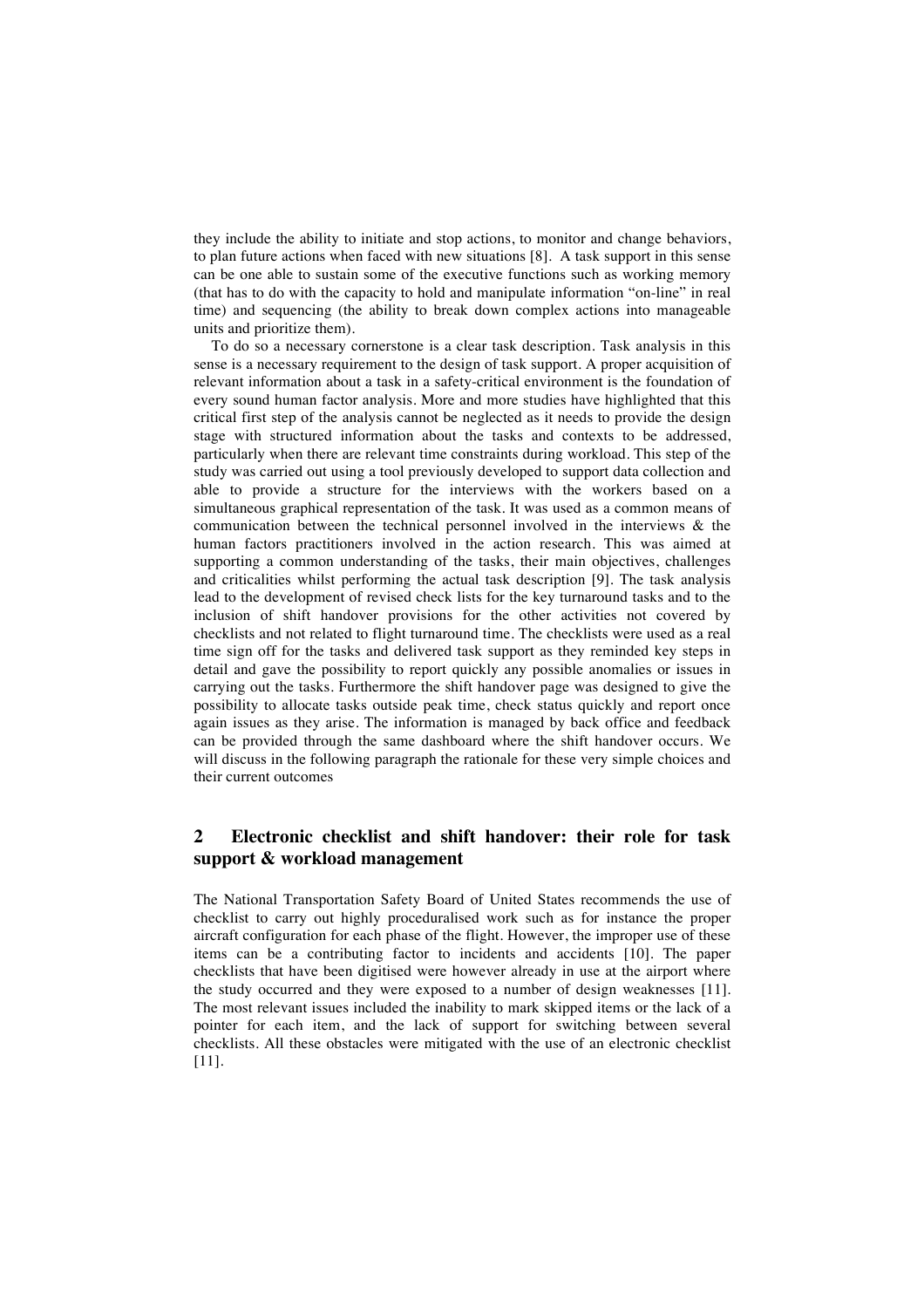Electronic checklists offer several benefits to support a faster execution as they supply an external memory support for pending or completed steps of a procedure as well as serving as a reminder of omitted steps. At the same time, the electronic checklist can "detect" and show the current status for every single procedure. This can support status awareness for long tasks and help to ensure the completion and control of many simultaneous tasks. The incorporation of a touch-operated function into the electronic checklist also permit a faster information manipulation in switching from one procedure to another without losing track of partially completed checklists or getting lost through many tasks.

The electronic checklist system was designed specially to reduce four types of common errors present in traditional paper checklists. Firstly, as a help to avoid forgetting the tasks at hand, and avoid skipping tasks. Secondly, it is inevitable to suffer from distractions or interruptions during a day's work, an electronic checklist can minimise the issue, supporting the resumption of work after any interruption/distraction. Thirdly, share the information in real time, asking support to someone if it is necessary and last but not least offer data analytics on daily performance KPI, key issues and need for solutions, it also offer insight into how a solution seems to work on the shop floor after implemented [11].

Just as the electronic checklists play an important role to guarantee the proper performance of the tasks connected with aircraft turnaround, in the same way electronic shift handovers are an important factor for non-recurrent tasks, safety critical activities such as runway inspections and coordination between operators at various level (passengers handling operators and ramp operators with airport duty manager).

The importance of proper shift handovers is often discovered in accident analysis where improper communications and assignment transfer occurred between shifts. In 2005 for instance Texas City submitted the final investigation report about the fatal Isomerization Unit Explosion in its city; the report explicitly mention poor shift handover as a key root cause of the accident [12]. Reliable communication is crucial for safety critical tasks and a proper shift handover is highly relevant in this context [13]. This is why the Health and Safety Executive in the UK [13] has contributed a guidance document HSG48 in which they provide information to improve shift handover. The most relevant advice consists in specifying the information more carefully before it is communicated, including aids such as semi structured log books that are a task support of sort for the activity of communicating the right information about the non-recurrent tasks handed over from one shift to the next.

NASA demonstrated in a study how the design weaknesses of the traditional checklist and the improper human interactions associated with it can reduce the effectiveness of procedures, especially in complex socio technical systems where the role of the human is key. The same study also points out that merely improving the engineering design and the procedural sequence of the checklist will not eliminate the problem [11].

A recent report from the Aviation Safety Reporting System (ASRS) published in September 2015 highlights how the implementation of a new working methodology supported with a proper checklist has allowed the orderly execution and sequential collection of vital steps as well as facilitating the resolution of abnormal situations. Nevertheless, ASRS still receives incident reports associated with checklist errors,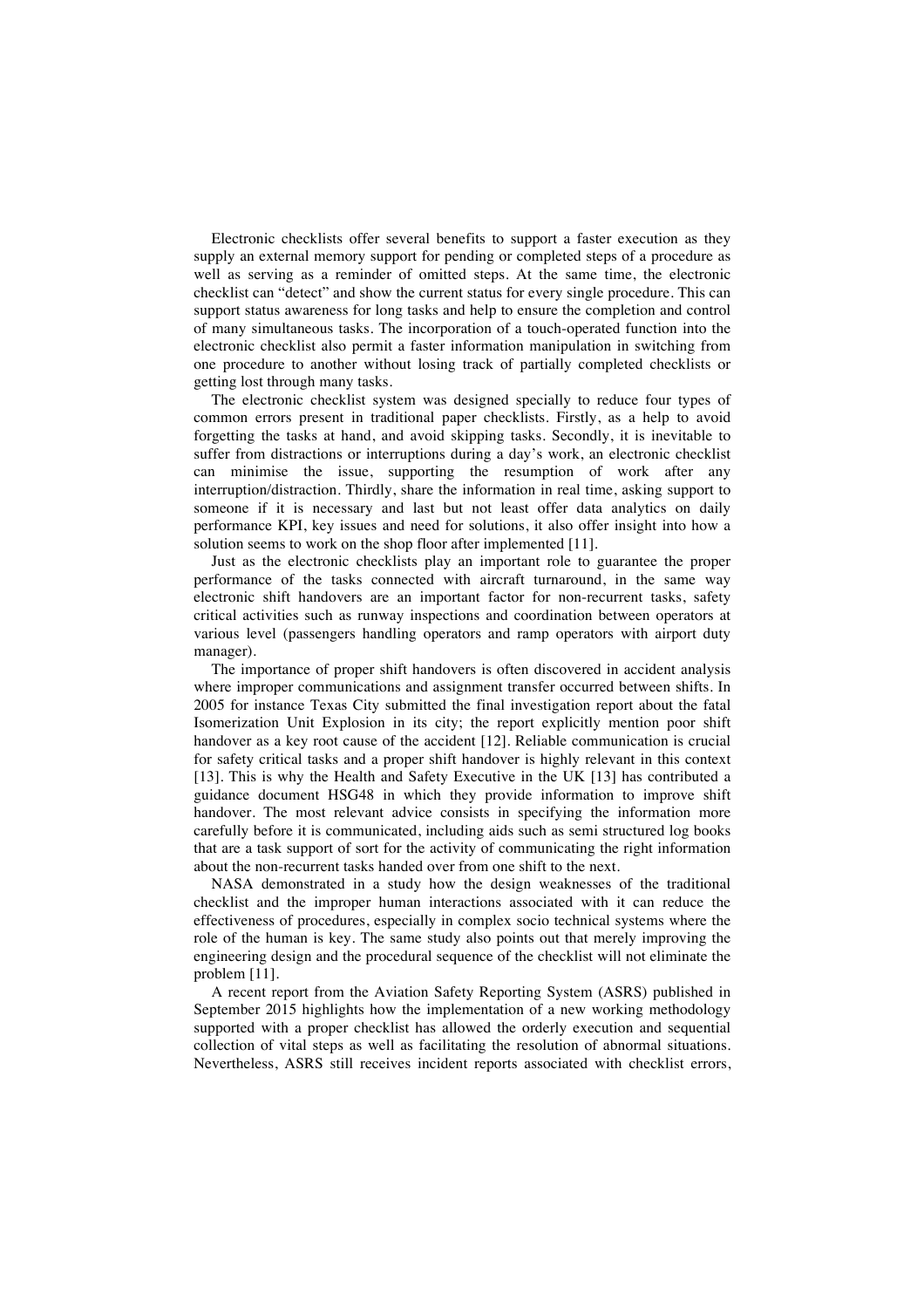perhaps it's worth taking another look at some of the factors affecting proper checklist usage, including workers commitment and engagement [14].

#### **3 The user participation in developing the task support tool**

The design of a workspace and associated task is one of the key drivers to allow people to carry out their role in an organization effectively and enjoy their work. Inspection methods can be applied in Human Computer Interface design to assess usability of interactive systems. However, they do not consider the state of the operator while executing a task, the surrounding environment and the task demands [15]. As a result, all too frequently, heavy troubleshooting is still necessary in the real-world during the ramp-up phase once the system has been build. Furthermore, the involvement and commitment of staff is crucial to ensure ownership of any task support tool. Participatory design is a process based upon involving front line staff in assessing the workplace including activities and tools at an early stage to ensure feedback is incorporated into user informed design choices. It provides a good platform to enhance frontline staff's awareness and involvement in activity management, by allowing them to take control of the necessary knowledge and an understanding even of the risk involved in their day to day activities [16].

The IT system developed as part of this study in the regional airport was delivered in 2014. Its aim was to support performance management and change in the airport considering the challenges faced in commercial aviation: the need to grow traffic, increase effectiveness of existing staff as there was no budget to upscale resources to match the required traffic increase. This situation can potentially lead to increased workload and time pressure for operators during turnaround.

The operators suggested to adopt for their day to day a more organised approach to task assignment similar to the one used in the past for short-term periods of significant traffic growth due to special events (such as extra chartered flight during Mediterranean Olympic games in the region). This led to the development of a new integrated platform where operators at all levels could share all their required tasks, information and indicators in functional processes to create the transport service [17]. The case study involved University researchers and the staff of a small regional airport in Italy. The final result was an IT tool called "Daily Journal" configured as a databased to support, monitor and analyse day to day performance on the key activities in the airport. To start the process a mock-up was built to single out all the data that needed to be migrated form the paper format of the check lists used by Ramp and Operations for each flight into an electronic format.

Furthermore the data collected was extended to incorporate the managing of small deviations and anomalies. The previous paper forms were simple checklist that did not collect any info regarding who performed a task, if the task had any issues, or if there was the need to pass on any follow up or request for interventions from one shift to the next.

The checklist was restructured around the subtask performed for Ramp and Handling operations identified during the process mapping exercise. Furthermore it is now possible to record who is in each turn and who are the shift leaders, and any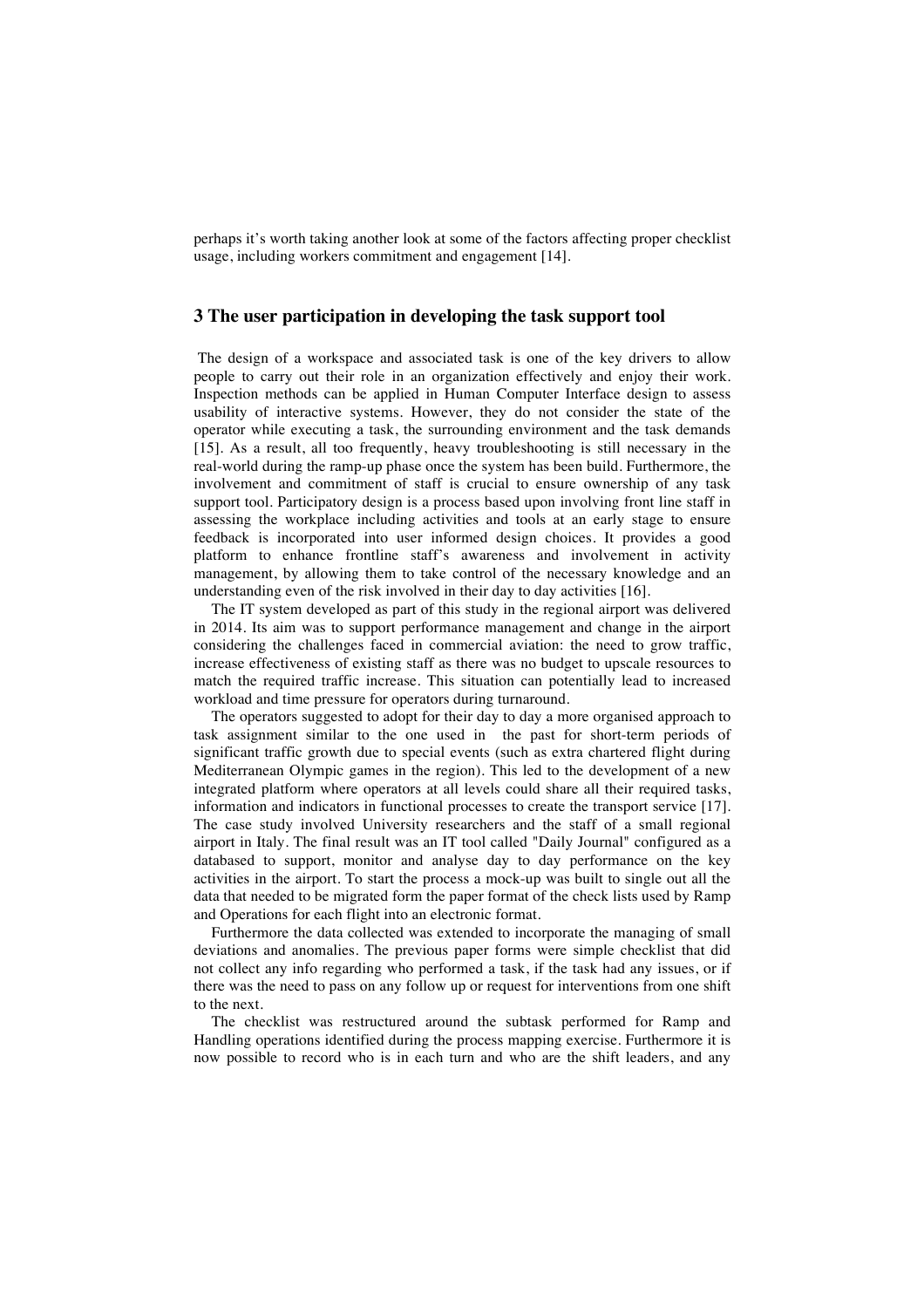possible anomaly that might occur during the operations and its associated criticality level and follow up. Critical anomalies can be escalated into accident reporting at any point.

Additionally, this tool also supports the management of the Safety Assessment of existing and planned operations. This feeds into the reporting against key performance indicators required by the Airport Council international for benchmarking purposes [19]. The Daily Journal provides an integrated platform for performance monitoring, reporting, task support, procedure documentation and proactive risk assessment. Proactive risk assessment is required by ICAO guidance document on Safety management systems [18].

To guarantee a proper shift handover design, a mock-up was built to single out all the data that needed to be migrated from the paper format of the checklists used by Ramp and Operations for each flight into an electronic format [17]. The checklist was structured around the subtask performed for Ramp and Handling operations identified during the process mapping exercise. The system has been built as a management system and it is configured as a Web Application. The application is connected to the existing company's databases and can show all required data using an interface protected by password [17].

## **4 Daily Journal in Operation: how it supports ground handling operators' workload concretely**

Before the Daily Journal implementation it was found that the airport activities were perceived as constant firefighting, and the majority of the people interviewed pointed out that there was no clear assignments of roles and responsibilities for each turn. 70% of people interviewed proposed a use of shift planning around each flight which was the method used for short-term periods of significant traffic growth due to special events. Among the suggestions it was also proposed to allow automatic collection of data for ground handling task performance for every turnaround (already manually collected with the Trip File associated to each flight). Around 80% of people interviewed said that there wasn't a clear form of performance appraisal and they would have liked to have one.

One of the main change management activities carried out was to mitigate these issues providing an electronic checklist about what needs to be done by whom, so that the process of turnaround in ground handling can be integrally monitored. Fig. 1 shows a checklist for a flight that arrives, where for each operation the sign off requires to select the name of the operator that executed it. There is the option to open a sub-task located to the right, where it can insert the anomalies that can happen during the execution of a step, and classify them by giving a kind of "severity" and insert them in the context of the impact on safety, quality, security or environment, etc. The prototype can be used in at least three PC workstations, two in the Airport Duty Manager (ADM) office, situated in front of the aircraft parking apron and one in the ramp station, also located in front of the apron. The turnaround display is user friendly and easy to handle which allows users to enter information in a short time and share it instantly.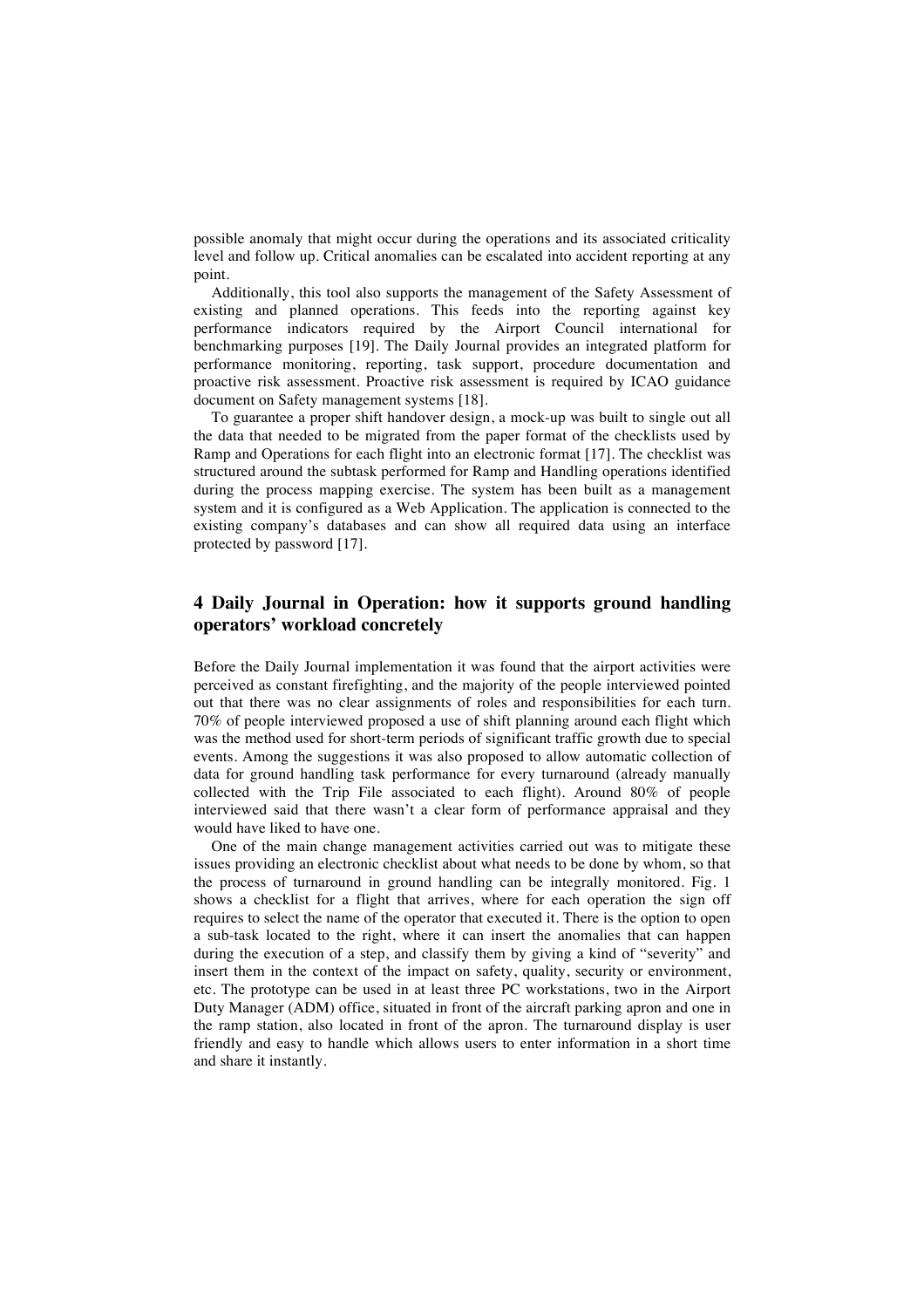| <b>Main Controls</b><br><b>KPI's</b><br><b>Flights</b><br><b>Anomalies</b><br><b>Shift Handovers</b> | <b>Shifts</b><br><b>Checklist Settings</b> | <b>WinHX</b><br><b>Models</b><br><b>Users</b>                                                                                                                                                                                  |
|------------------------------------------------------------------------------------------------------|--------------------------------------------|--------------------------------------------------------------------------------------------------------------------------------------------------------------------------------------------------------------------------------|
| ARR FR345 - 00:00 - 20/04/2017                                                                       |                                            |                                                                                                                                                                                                                                |
| Person<br>Nobody<br>$\blacktriangledown$                                                             | Activity<br><b>TASK1</b>                   | <b>Anomalies</b><br>0 x<br>Description<br>Issue with cargo loader<br>A<br>ADM in turn: Nobody<br>$\color{red}\mathbf{v}$<br>Severity Medium v<br>$\left  \cdot \right $<br>Category Airside infrastructures<br>Solved <b>D</b> |
| Nobody<br>$\blacktriangledown$                                                                       | <b>TASK2</b>                               | $\mathbf{0} \times$                                                                                                                                                                                                            |
| Nobody<br>۰                                                                                          | TASK <sub>3</sub>                          | $\mathbf{0} \times$                                                                                                                                                                                                            |
| Nobody<br>۰                                                                                          | <b>TASK4</b>                               | $\mathbf{a} \times$                                                                                                                                                                                                            |
| Nobody<br>$\blacktriangledown$                                                                       | <b>TASK 5</b>                              | $\mathbf{0} \times$                                                                                                                                                                                                            |
| Nobody<br>۰<br>Save                                                                                  | TASK <sub>6</sub>                          | $\mathbf{0} \times$                                                                                                                                                                                                            |

Fig. 1. Example of a checklist to monitor operations on incoming flights.

Fig. 2 shows the main screen of the Daily Journal, where all flights arriving and departing daily should be loaded automatically. Several items have been grouped into a single box called "Actions" for each flight. The first item corresponds to "checklists" with all the operations and the operators involved in the flight. The second item allows users to add cases of passengers with reduced mobility or those need of assistance. The third element includes loading instructions and the last one is used to insert the "anomalies". The main screen also shows the activities derived from handovers (shift handovers). The reporting around those activities is completed by the airport-duty-managers. He/she may also report problems even when they have already been investigated and resolved. Any abnormality reported remains in the system, even if it has been resolved, and they are analyzed and discussed during scheduled during management review meetings.



**Fig. 2.** Example of the main screen with the daily flights to manage and the activities derived from the handovers (shift handovers).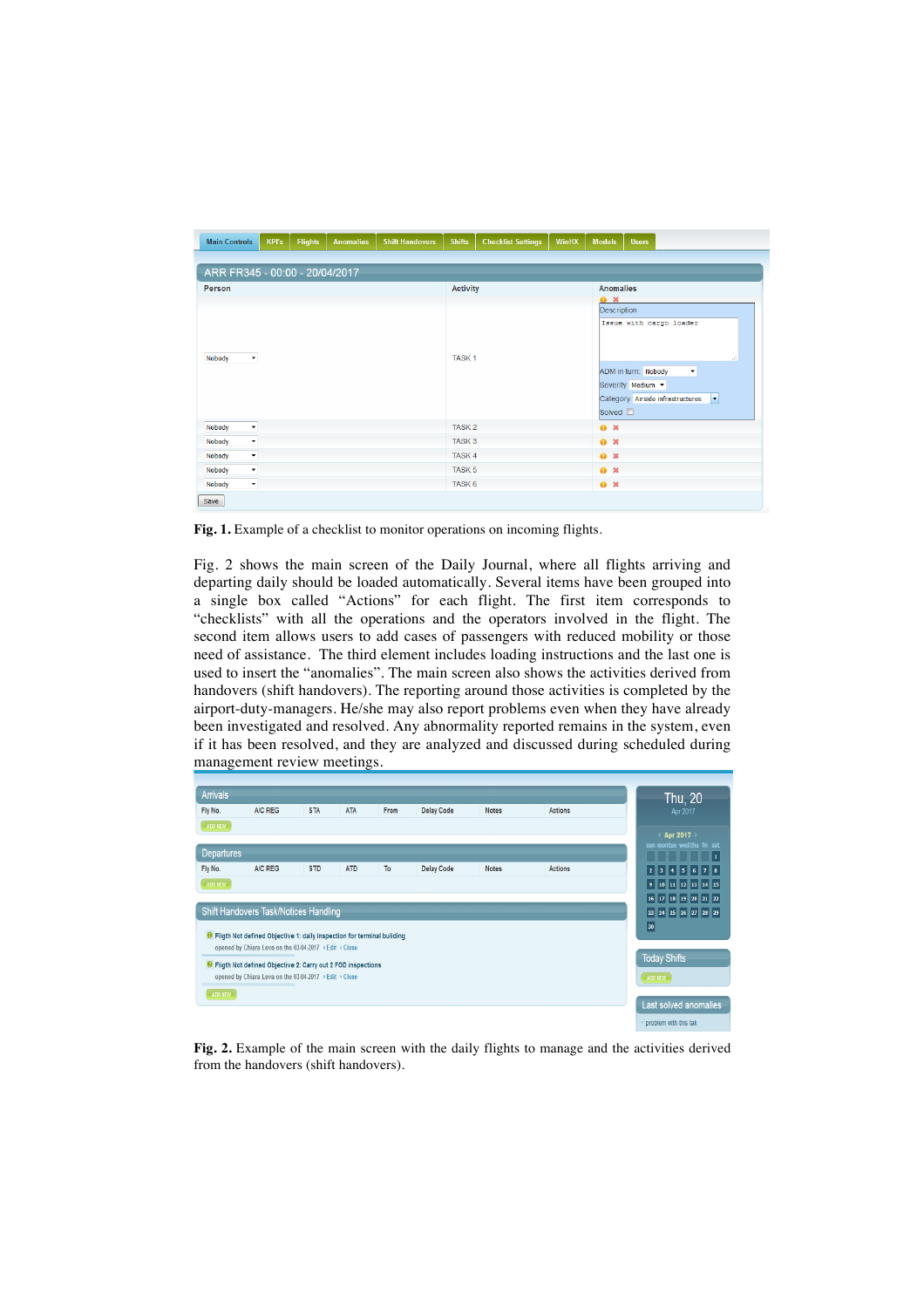One of the main advantages of this tool is to give a real picture of routine operations available in a shift versus their timeline. As this data can be used to show a precursor of workload based on the task performed by the resource available in each shift by cumulating the turnaround and routine tasks with the non-recurrent tasks performed during each shift. It was also used to identify latent risks and potential anomalies in the procedures, equipment, training and the human factor component, deviations which otherwise would have never been highlighted as well as providing a lever on the monitoring of key performance in the context of business management for long-term strategies. This leads to improved efficiency and avoids substantial costs that may arise from possible accident scenarios. It can also highlight if there are potential correlations between certain type of issues and different workload levels. Figure 3 and 4 shows a sample of the data analysis function for activities performed for each shifts, and the amount of anomalies recorded for each shift.



Fig. 3. Example of the analysis for amount of ground handling activities recorded for each shifts coming from different categories.



**Fig. 4.** Example of sample data for amount of anomalies recorded for each shift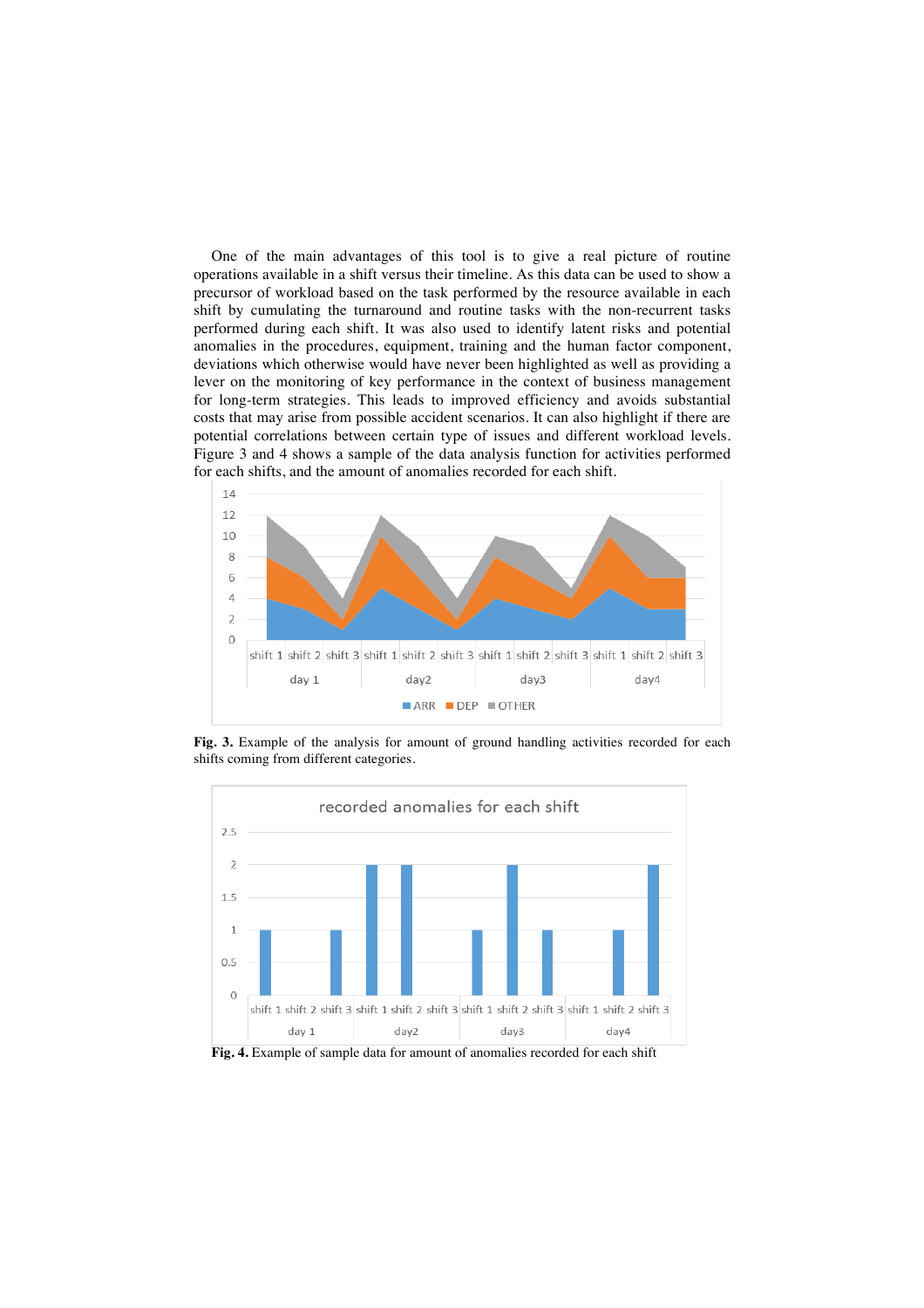As a byproduct the daily journal also supports better communication as before its introduction some of the operational time was taken up coordinating and passing on information through VHF radio, the workload requirement due to this has greatly decreased. Below some comments received by employees / users of the Daily Journal: "The shift handover has become a mirror for operations activities, even in retrospective mode, with a greater control over the things that we do and that need to be done". Or "now we know better the potential consequences on the next shift if we perform certain operations in a superficial (routine) way". Or "It changed the way we think, we have a bigger awareness and responsibility on our operations". Or "while performing a task, whether the loading of cargo or push-back, now we think about the risks involved in the various steps". For the managers and the operators on shift it is now possible to see over time what was done by whom in each shift and monitor not just the normal activities but also all the extra issues and anomalies that were handled and closed in each shift which added to the actual task requirements.

Regarding competences, the people interviewed were happy with the training provided by the organization and knowing that system would allow them to obtain certifications required and enabled most workers to be flexible and cover many positions. What they pointed out as missing firstly is the monitoring of actual tasks covered to make sure that there is a picture of the workload managed by each operator over time and the skills that need to be retained through experience. This feature of the tool effectively supports performance appraisal and feedback for the workers.

The key success factor in this process of change is the human factor connected to technological development, without a proactive and constructive involvement by the majority of internal staff resistance to change of a work methodology rooted and consolidated over time would have probably compromised the tool uptake even if technically flawless.

There is a development path both technological and human to be undertaken to achieve the improvement of performance and the desired innovation. Some details must be included during this path, such as training, ongoing communication and "no blame policy" towards staff involved in the reporting of errors or irregularities in the process. These are key factors for a successful tool uptake together with process transparency and the involvement of the entire staff.

### **5 Day to day task support and the long lasting implications on Error reduction and safety**

The tool needs to support the full cycle for performance management. The functionalities developed are:

- 1. Checklist to be used for task support on critical operations available in the on line repository of procedures directly derived from the Process mapping.
- 2. Digital signoff of the checklist and extra tasks connected to Shift handovers.
- 3. Review of procedures and processes performing participatory risk assessment (it takes the shape of structured hazard identification exercise focused on each operation of the airport operations manual). This will lead to the initial shaping of a risk registry for the main activities of the company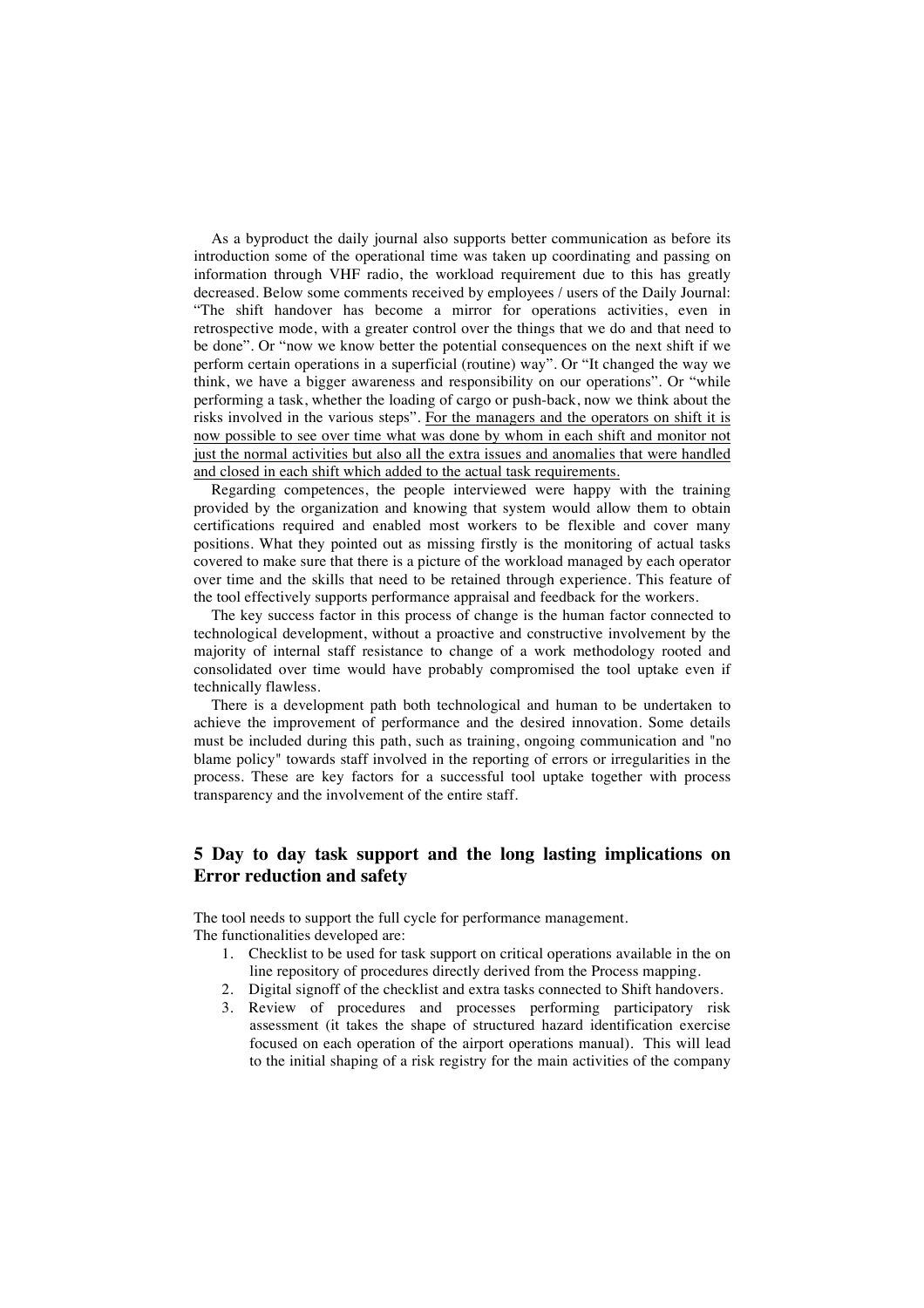to be further updated with risks identified through reporting and periodic reviews.

- 4. Management of recommendations coming from reporting and updating of risk registry through suggestions of the "Management Review and Safety Board "
- 5. Monitoring and data analytics capacity on workload managed for each shift over time and recurrent issues (see Figures 3 and 4)

The first two aspects of the tool provide the advantage of making more readily available on the job the forms that can support the workload of the normal daily signed off procedures for all the operators on site. Only now the intention is to perform the sign off closer to real time and support the assignment of the extra tasks as part of the shift handovers notes that can be followed up to monitor task execution and workload precursors (number of activities over time) for shift and operators.

This has dramatically reduced the amount of miscommunication and lack of clarity in respect to who is supposed to do what during the turnaround. The tool contributed to reduce human errors as some of the issues reported were around steps of the tasks that were occasionally previously neglected.

The reduction of human error achieved is estimated to be in the range of 20% only accounting for the human error that are now reported and corrected on the job while they were previously not even noted (The 20% accounts for anomalies reported and closed almost immediately, and/or near misses currently recorded).

As an example it is relevant to mention the near misses and anomalies reported around the part of the pushback when the "NOSE GEAR LOCKPIN" is inserted. This pin acts on the valve that inhibits pressure to the nose gear. Then the steering height must be checked so as to avoid the tractor from impacting and damaging the landing gear doors. Possible errors around this part of the task can be forgetting to insert the Lock pin (often detected and corrected immediately before pushback, also thanks to the special notes used in the checklist and on the pushback vehicle, or that during the push, the towing tractor must be maneuvered so as to not exceed the maximum steer radius and speeds; should the safety pin break there would be a loss of directional control.

Furthermore the system has been able to dramatically address the issue of under reporting at the airport. After the first year of using it the airport has been able to increase by a factor of 10 the amount of information reported to management about operational issues [18]. The tool was introduced also to improve reporting levels and address some of the causal factors identified by previous studies for underreporting [19], [20], [21]:

- 1. a definition of operational anomalies and near misses relevant to the issues normally encountered on everyday tasks
- 2. a reporting framework that can avoid the extra paperwork
- 3. the provision of feedback on reported problems and operational issues.

The new reporting framework introduced in this change initiative linked the effect of an online task support to support the management of workload for highly proceduralised tasks in the form of a check list with an embedded reporting function (that is inherent to the signoff process already part of on-site operational requirements). The advantage of using existing tools for near misses and in general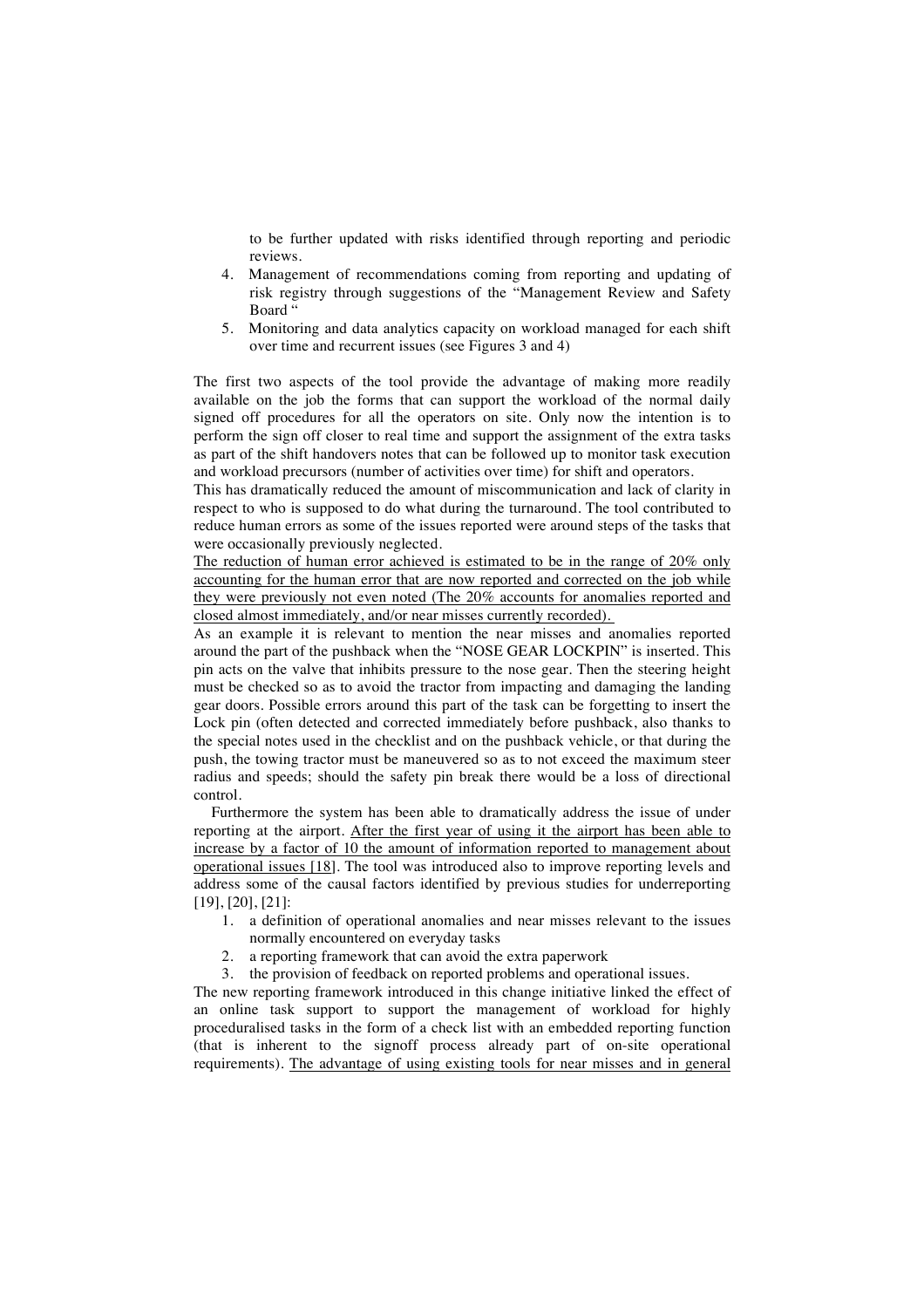event reporting is that the use of ad hoc reporting forms fail to provide a real-time picture of routine operations and possible peaks of task requirements due to anomalies and disturbances to be managed in the process [22].

#### **6 Interim Results and future work**

The new task support tool and reporting framework introduced in this change initiative has the advantage of being based on the forms that were already used as part of the normal daily operations for all the operators on site.

This advantage effectively helped the goal of providing a real-time support and a picture of routine operations aimed at performance improvement and predictive risk management. As already stated the checklists were used as a real time sign off for the tasks and delivered workload management support as they reminded key steps in detail and gave the possibility to report quickly any possible anomaly or issue in carrying out the tasks. Furthermore the shift handover page was designed to give the possibility to allocate tasks outside peak time, check status quickly and report once again issues as they arise. Therefore the new tool presented the advantage of seamlessly integration in a pre-existing workflow.

The data collected through it have the potential to identify latent hazards in tasks, equipment, and procedures that may otherwise go unnoticed, and will also provide a better overview of everyday performance in the context of growing airport traffic demand. In the first months after its introduction was already able to change the rate of reporting from 40 accidents reports in 6 years to 209 anomalies collected with the trip file plus 201 activities reported through the shift handover in 1 month. Key success factors in this process have been:

- 1. Enthusiasm and proactive attitude of many ramp/operational agents; the desire for a change of work methodology and a new way of supporting their daily activities and the appraisal of their performance, different from the obsolete methods of evaluation.
- 2. Top management continuous support, proactive and positive attitude towards the initiative. That also led the management to use the tool to allocate tasks on shift handovers considering the workload already shouldered in each shift (related to the amount of turnarounds to be handled).
- 3. The possibility of keeping records of data collected over time; an overall evaluation of all processes of work and evidence of good performance and possible anomalies leading to integrated data monitoring.

The support of training sessions on "human factor issues" were organized in connection with the introduction of the new tool in the airport among which the exchange of information for the turnaround process between ramp operators and check in and gate operators. The feedback received was very positive and, it is perhaps interesting to report comments made by some of the Ramp operators: "by working on these check-lists and filling up the form with the tasks and the name of the agent who carried out the activities, we have become more conscious on our role and we have gone "back to the basics of our tasks", or "It is something everyone sees, something everyone deals with everyday but when you change your perspective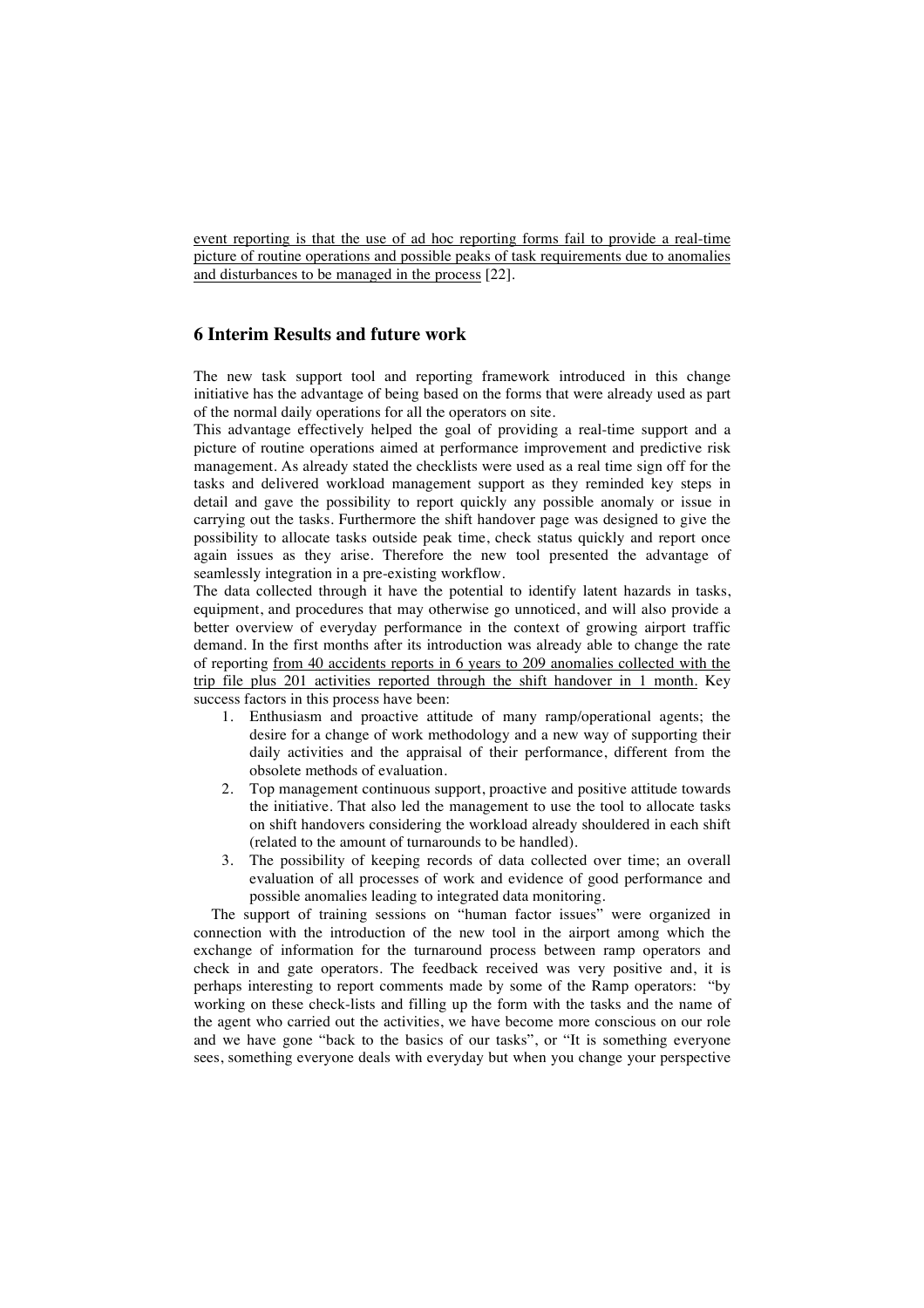and method of working (eg. with the Daily Journal) or perform a risk assessment by working as a team with different departments, (as done during the Human Factor training sessions) something begins to change as if you were suddenly awakened".

> strongly neutral 11% agree, 11% agree, 78%

"The DJ provides benefits for task support on site"

**Fig. 5.** Example of feedback collected from the operators about task support provided

 $\blacksquare$  disagree  $\blacksquare$  strongly disagree

 $n$ eutral

strongly agree

agree

The interim successes are a very important part of the initiative. As Kotter (1995) noted "Real transformation takes time and a renewal effort risks losing momentum if there are no short-term goals to meet. Without short-terms wins, too many people give up or actively join the ranks of those people who have been resisting change" [23]. The tool can have the long lasting implications to support the achievement of improvement and leverage on the every-day performance within the context of the long term strategy of growth pursued by the airport, were the human factors and the capacity to deal effectively with required workload are key. However in the next stage of the project we now need to actually assess workload levels for primary tasks measures and see how the tool can be used to monitor workload, human error and guide management in assigning extra tasks during less busy times to avoid peaks of workload requirements. For the subsequent stage of the project therefore formal methods to assess current perceived workload for different shift conditions and different roles will be deployed using the NASA TLX as a starting point [24] and moving progressively if needed towards more advanced models [25] [26] also able to discriminate between different types of activities (e.g. pushback or baggage handling are tasks associated with different cognitive workload demands). In choosing the appropriate methodology for the next stage the criteria of validity (i.e. to determine whether the Workload measurement instrument is actually what extent a method can explain objective performance measures, such as task execution time) and sensitivity (i.e. the capability of a method to discriminate significant variations in workload and changes in resource demand or task difficulty) [27] . The assessment will be focusing on primary task performance and it is important to remember that given the 'live'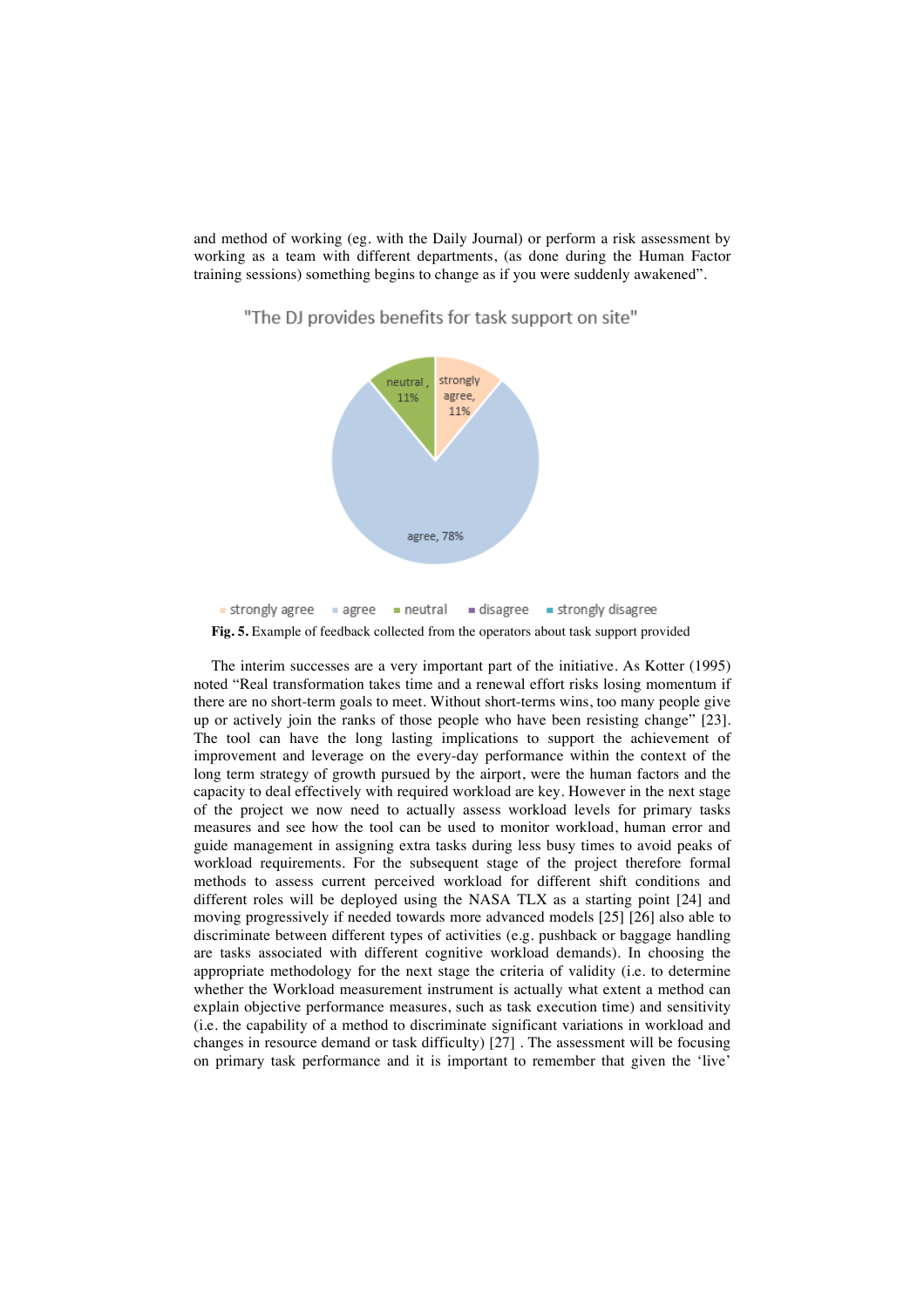context we can not impact negatively on operators' functioning as the main goal is to achieve an even better level of support for human performance and an improved understanding of the key drivers behind it.

#### **References**

- 1. Irish Aviation Authority. (2017). Ground Operations. Retrieved 13 January 2017, from https://www.iaa.ie/commercial-aviation/ground-operations
- 2. Stanton N., Salmon P., G. Walker, C. Baber, D. Jenkins (2010) Human Factors Methods: a Practical Guide for Engineering Design. Ashgate, Burlington, VA
- 3. Bommer S.C., Fendely M. (2016). A theoretical framework for evaluating mental workload resources in human systems design for manufacturing operations. International Journal of Industrial Ergonomics. Available online 5 November 2016
- 4. DiDomenico A., Nussbaum M., (2011). Effects of different physical workload parameters on mental workload and performance. Int. J. Ind. Ergonomics, 41 (3) (2011), pp. 255–260
- 5. Embrey, D., Blackett, C., Marsden, P., Peachey, J., Development of a Human Cognitive Workload Assessment Tool. Dalt. Hum. Reliab. Assoc. (2006)
- 6. Meyer, D., & Kieras, D. A Computational Theory of Executive Cognitive Processes and Multiple-Task Performance: Part 1. Basic Mechanism. Psychology Review, 104, 3–65 (1997)
- 7. Ackerman, P. L. Determinants of Individual Differences During Skill Acquisition: Cognitive Abilities And Information Processing. Journal of Experimental Psychology: General, 117, 288–318 (1988)
- 8. Borkowski, J. G., & Burke, J. E. Theories, Models, and Measurements of Executive Functioning: an Information Processing Perspective. In G. R. Lyon & N. A. Krasnegor (Eds.), Attention, memory, and executive function. 235–261 (1996)
- 9. Leva, M. C., Kay, A. M., Mattei, F., Kontogiannis, T., Ambroggi, M., & Cromie, S. (2009). A dynamic task representation method for a virtual reality application. In Engineering psychology and cognitive ergonomics, Berlin Heidelberg: Springer.
- 10. National Transportation Safety Board. (1988). Aircraft accident report, NTSB/AAR-88/05. Washington, DC. Retrieved 2 February 2017, from https://www.ntsb.gov/investigations/ AccidentReports/Pages/AAR8805.aspx
- 11. Degani, A., & Wiener, E. L. The Human Factors of Flight-Deck Checklists: The Normal Checklist (NASA contractor report 177549). Moffett Field, CA: NASA Ames Research Center (1990)
- 12. British Petroleum, Fatal Accident Investigation report Isomerization Unit Explosion Final Report –Texas City, Texas, USA (2005)
- 13. The Health and Safety Executive. (2003). Reducing Error and Influencing Behaviour. Retrieved 19 January 2017, from http://antarisconsulting.com/docs/guides/unit\_a/ A7\_HSG48\_Reducing\_Error\_and\_Influencing\_Behaviour.pdf
- 14. Aviation Safety Reporting System, NASA. (2015). Callback, a checklist, issue 428. Retrieved 17 January 2017, from https://asrs.arc.nasa.gov/publications/callback.html
- 15. Longo, L. Designing medical interactive systems via assessment of human mental workload. CBMS'15: Proceedings of the 2015 IEEE 28th. International Symposium on Computer Based Medical Systems, pp.364-365. Doi.10.1109/CBMS.2015.67. (2015).
- 16. Leva, M.C., Naghdali F., Balfe, N., Gerbec, M. and Demichela M. Remote Risk Assessment: A Case Study using SCOPE Software. CHEMICAL ENGINEERING TRANSACTIONS, ISSUE N 43. (2015)